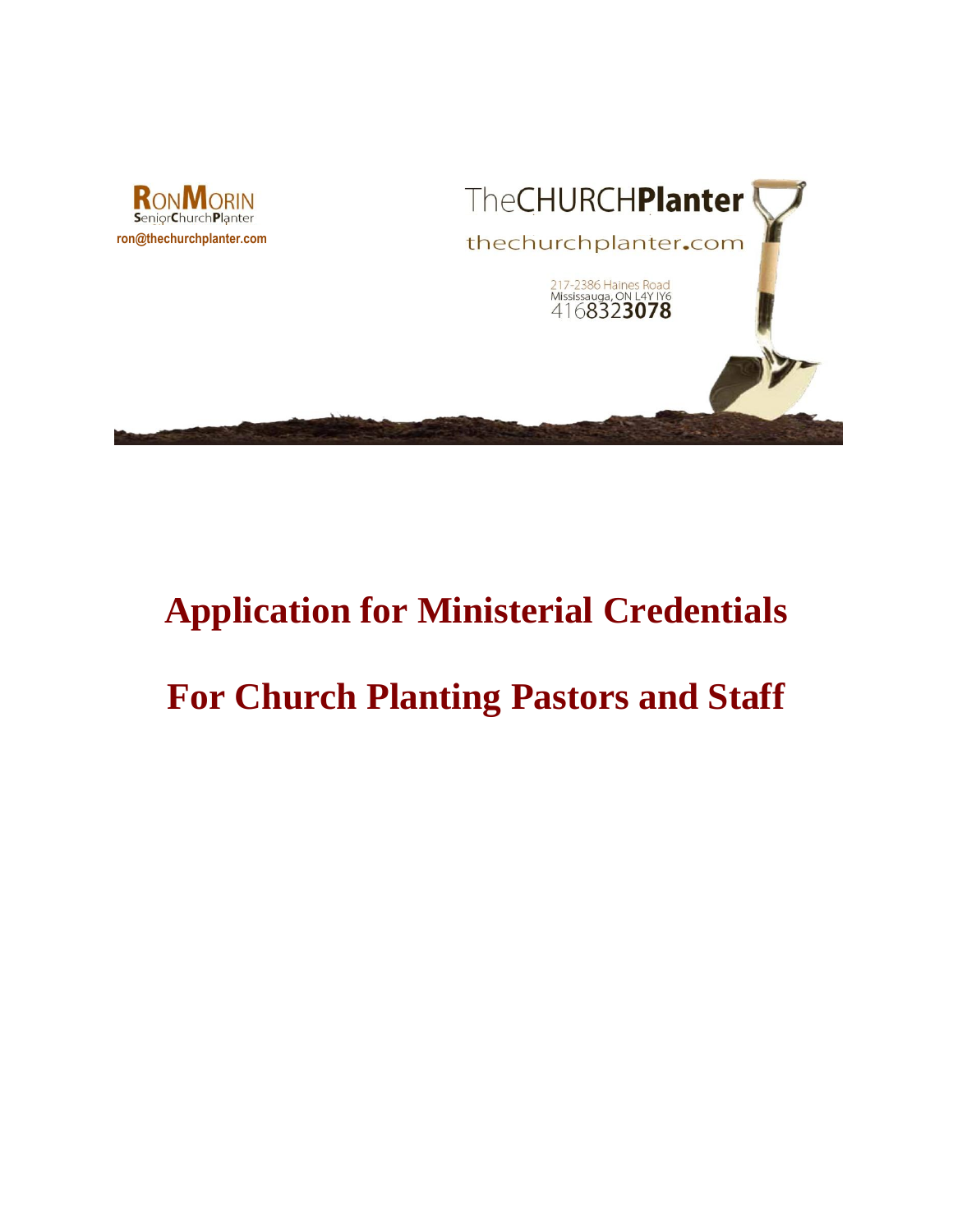### **A. General Information**

1. All applicants should have -

- a) a definite call, confirmed by the witness of the Holy Spirit.
- b) an understanding of, and faith in the purpose of God through your call.
- c) a desire and dedication to give yourself wholly to the ministry.

2. All parts of this application must be completed entirely.

3. Separate sheets appended to this application shall be with the full name of the applicant and statements given shall be identified by the number of the question(s) being answered.

4. Photo.

5. Police Report.

6. The non-refundable application fee of \$25.00 must be included with this Application.

### **B.Ministerial Credentials Requested (All credentials are "staff" credentials, meaning that you serve in a ministry setting or location by appointment of the President who occupies the status of Senior Pastor.)**

|                                                | Spiritual Care Worker                                                            |  | Lay-Pastor                     |  |  |
|------------------------------------------------|----------------------------------------------------------------------------------|--|--------------------------------|--|--|
|                                                | <b>Licensed Pastor</b>                                                           |  | <b>Ordained Pastor</b>         |  |  |
|                                                | <b>Pastor Emeritus</b>                                                           |  | <b>National License Pastor</b> |  |  |
| <b>C. Personal Information</b>                 |                                                                                  |  |                                |  |  |
|                                                |                                                                                  |  |                                |  |  |
|                                                |                                                                                  |  |                                |  |  |
|                                                |                                                                                  |  |                                |  |  |
|                                                |                                                                                  |  |                                |  |  |
|                                                |                                                                                  |  |                                |  |  |
| Permanent Address (if different from current): |                                                                                  |  |                                |  |  |
|                                                | ,我们也不能会在这里,我们的人们就会不能会在这里,我们也不能会不能会不能会不能会不能会不能会不能会不能会不能会不能会。""我们的人们也不能会不能会不能会不能会不 |  |                                |  |  |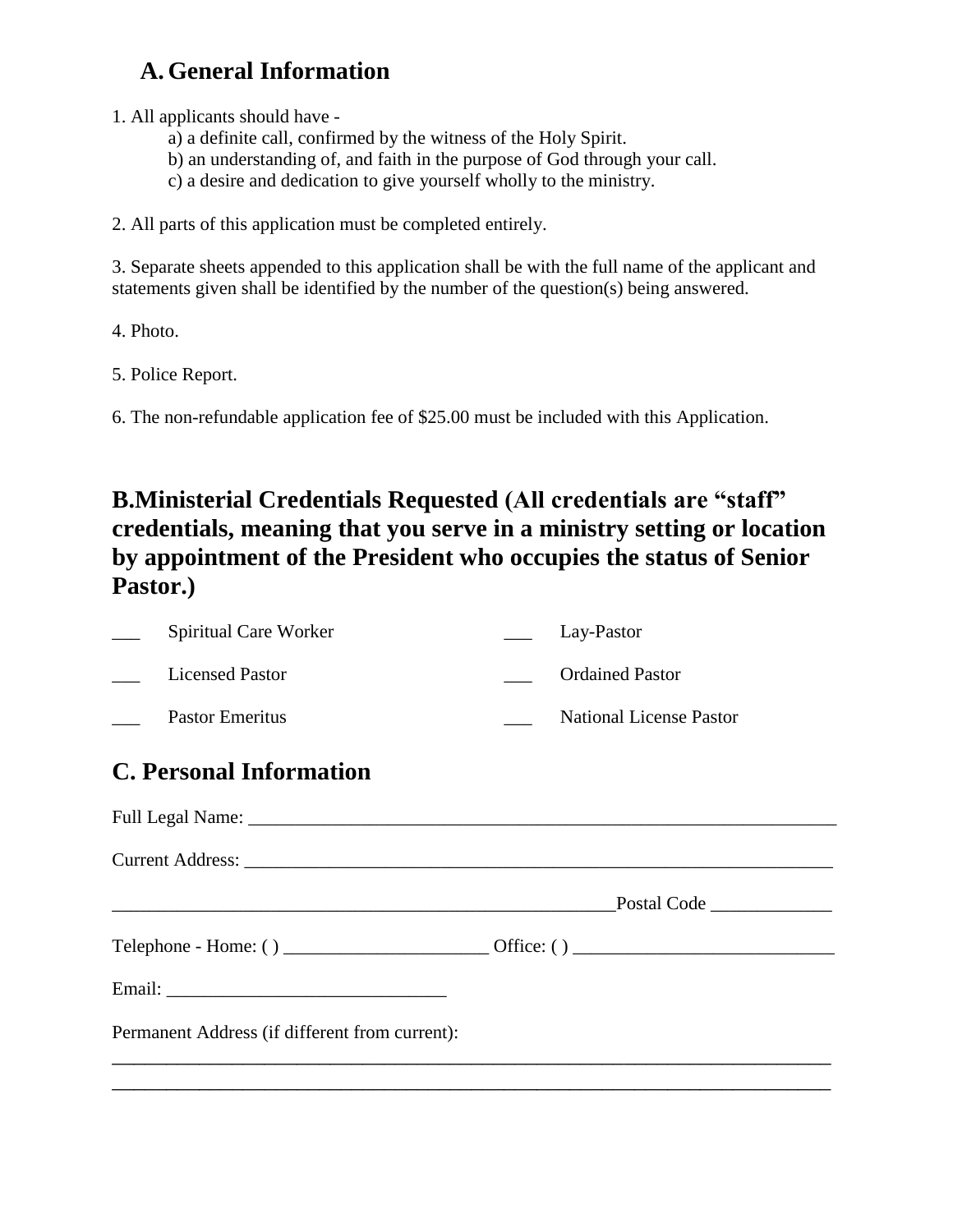|                                                                   |                         | Citizenship ______________________ Immigration Status: __________________________ |
|-------------------------------------------------------------------|-------------------------|-----------------------------------------------------------------------------------|
| <b>D.Marital Information</b>                                      |                         |                                                                                   |
| $\frac{1}{2}$                                                     | Single Married Divorced | Separated                                                                         |
|                                                                   |                         |                                                                                   |
|                                                                   |                         |                                                                                   |
| Children -                                                        |                         |                                                                                   |
| <b>E. Educational Information</b><br>List your secular education. |                         |                                                                                   |
|                                                                   |                         |                                                                                   |
|                                                                   |                         |                                                                                   |
|                                                                   |                         |                                                                                   |
| List your Bible Education                                         |                         |                                                                                   |
|                                                                   |                         |                                                                                   |
|                                                                   |                         |                                                                                   |
|                                                                   |                         |                                                                                   |
|                                                                   |                         |                                                                                   |

## **F. Christian Experience**

1. Are you born again in accordance with John 3:3,5  $& 7$  When?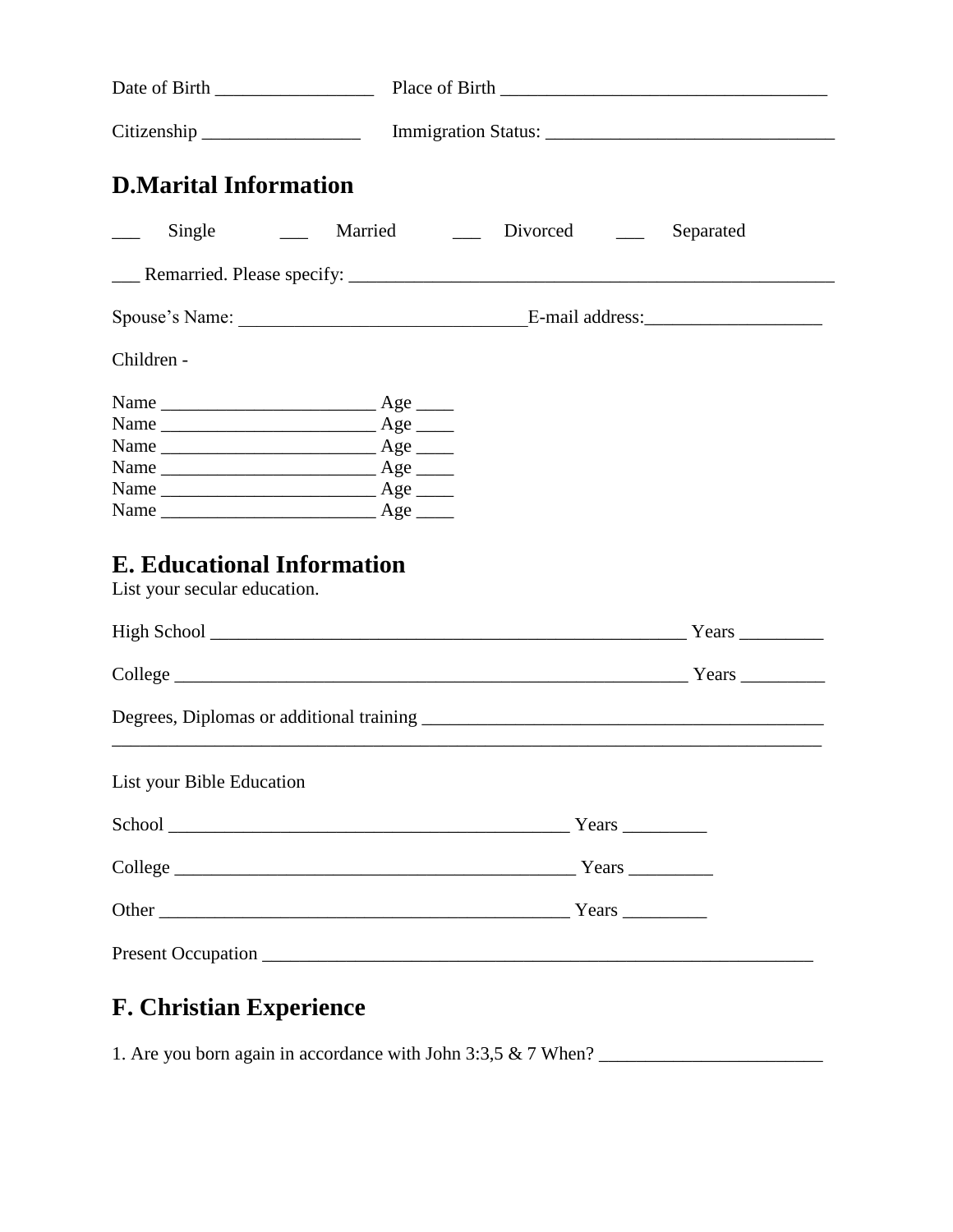| 2. Are you baptized in Water? |  |
|-------------------------------|--|
|-------------------------------|--|

3. Do you presently hold ministerial credentials with any other church body or fellowship? \_\_\_\_

| e. Date of Ordination – or initial issue of credentials _________________________                                                                                                          |  |  |  |
|--------------------------------------------------------------------------------------------------------------------------------------------------------------------------------------------|--|--|--|
| 3. Have you previously held ministerial credentials which are now invalid? ____________ If yes,<br>give date: ____________________________ issued, name and address of credentialing body, |  |  |  |
| and explain the reason(s) why the credentials havelapsed.                                                                                                                                  |  |  |  |
| 4. Have you ever had your credentials revoked? ___________ Ifso, explain in detail on a separate                                                                                           |  |  |  |
| sheet.<br>5. Have you ever been involved in a church split? __________ Ifso, explain in detail on a                                                                                        |  |  |  |
| separatesheet, noting your involvement in the split and any restorative efforts.                                                                                                           |  |  |  |

### **G.Ministry Experience**

1. List, with dates and places, past Christian ministry in which you have been engaged.

\_\_\_\_\_\_\_\_\_\_\_\_\_\_\_\_\_\_\_\_\_\_\_\_\_\_\_\_\_\_\_\_\_\_\_\_\_\_\_\_\_\_\_\_\_\_\_\_\_\_\_\_\_\_\_\_\_\_\_\_\_\_\_\_\_\_  $\overline{\phantom{a}}$  , and the contribution of the contribution of the contribution of the contribution of the contribution of the contribution of the contribution of the contribution of the contribution of the contribution of the  $\overline{a_1}$  ,  $\overline{a_2}$  ,  $\overline{a_3}$  ,  $\overline{a_4}$  ,  $\overline{a_5}$  ,  $\overline{a_6}$  ,  $\overline{a_7}$  ,  $\overline{a_8}$  ,  $\overline{a_9}$  ,  $\overline{a_9}$  ,  $\overline{a_9}$  ,  $\overline{a_9}$  ,  $\overline{a_9}$  ,  $\overline{a_9}$  ,  $\overline{a_9}$  ,  $\overline{a_9}$  ,  $\overline{a_9}$  ,  $\overline{a_1}$  ,  $\overline{a_2}$  ,  $\overline{a_3}$  ,  $\overline{a_4}$  ,  $\overline{a_5}$  ,  $\overline{a_6}$  ,  $\overline{a_7}$  ,  $\overline{a_8}$  ,  $\overline{a_9}$  ,  $\overline{a_9}$  ,  $\overline{a_9}$  ,  $\overline{a_9}$  ,  $\overline{a_9}$  ,  $\overline{a_9}$  ,  $\overline{a_9}$  ,  $\overline{a_9}$  ,  $\overline{a_9}$  ,  $\overline{a_1}$  ,  $\overline{a_2}$  ,  $\overline{a_3}$  ,  $\overline{a_4}$  ,  $\overline{a_5}$  ,  $\overline{a_6}$  ,  $\overline{a_7}$  ,  $\overline{a_8}$  ,  $\overline{a_9}$  ,  $\overline{a_9}$  ,  $\overline{a_9}$  ,  $\overline{a_9}$  ,  $\overline{a_9}$  ,  $\overline{a_9}$  ,  $\overline{a_9}$  ,  $\overline{a_9}$  ,  $\overline{a_9}$  ,  $\overline{a_1}$  ,  $\overline{a_2}$  ,  $\overline{a_3}$  ,  $\overline{a_4}$  ,  $\overline{a_5}$  ,  $\overline{a_6}$  ,  $\overline{a_7}$  ,  $\overline{a_8}$  ,  $\overline{a_9}$  ,  $\overline{a_9}$  ,  $\overline{a_9}$  ,  $\overline{a_9}$  ,  $\overline{a_9}$  ,  $\overline{a_9}$  ,  $\overline{a_9}$  ,  $\overline{a_9}$  ,  $\overline{a_9}$  ,

\_\_\_\_\_\_\_\_\_\_\_\_\_\_\_\_\_\_\_\_\_\_\_\_\_\_\_\_\_\_\_\_\_\_\_\_\_\_\_\_\_\_\_\_\_\_\_\_\_\_\_\_\_\_\_\_\_\_\_\_\_\_\_\_\_\_  $\overline{\phantom{a}}$  , and the contract of the contract of the contract of the contract of the contract of the contract of the contract of the contract of the contract of the contract of the contract of the contract of the contrac  $\overline{\phantom{a}}$  , and the contract of the contract of the contract of the contract of the contract of the contract of the contract of the contract of the contract of the contract of the contract of the contract of the contrac  $\overline{a_1}$  ,  $\overline{a_2}$  ,  $\overline{a_3}$  ,  $\overline{a_4}$  ,  $\overline{a_5}$  ,  $\overline{a_6}$  ,  $\overline{a_7}$  ,  $\overline{a_8}$  ,  $\overline{a_9}$  ,  $\overline{a_9}$  ,  $\overline{a_9}$  ,  $\overline{a_9}$  ,  $\overline{a_9}$  ,  $\overline{a_9}$  ,  $\overline{a_9}$  ,  $\overline{a_9}$  ,  $\overline{a_9}$  ,

2. What Christian ministry are you now engaged in and where?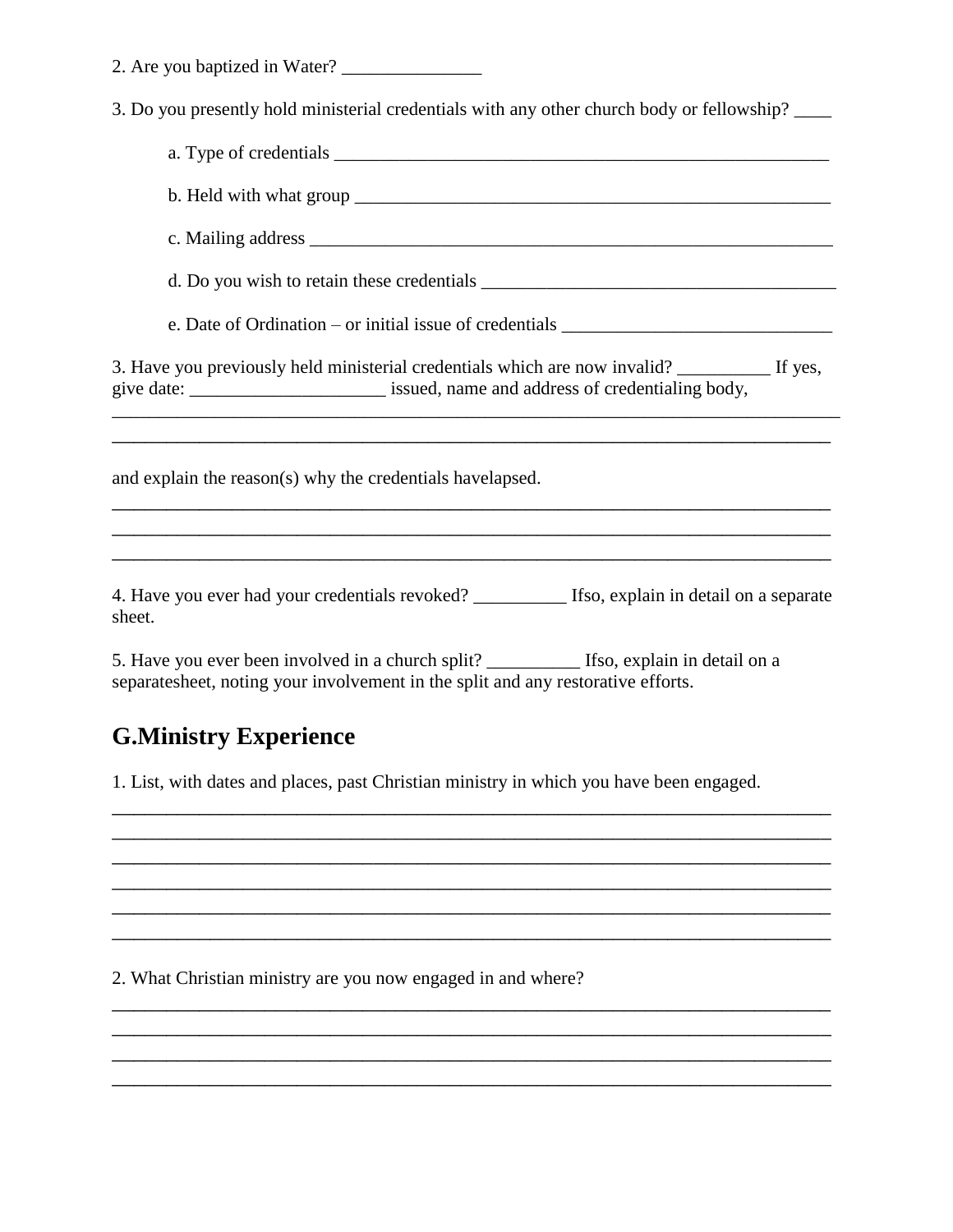| 3. Do you have call to any specific line of Christian ministry? | If yes, what? |
|-----------------------------------------------------------------|---------------|
|-----------------------------------------------------------------|---------------|

4. Do you presently have a pastor and attend a local Church or Fellowship? \_\_\_\_\_\_\_\_\_ If yes, providethe name of pastor, church name and address

\_\_\_\_\_\_\_\_\_\_\_\_\_\_\_\_\_\_\_\_\_\_\_\_\_\_\_\_\_\_\_\_\_\_\_\_\_\_\_\_\_\_\_\_\_\_\_\_\_\_\_\_\_\_\_\_\_\_\_\_\_\_\_\_\_\_ \_\_\_\_\_\_\_\_\_\_\_\_\_\_\_\_\_\_\_\_\_\_\_\_\_\_\_\_\_\_\_\_\_\_\_\_\_\_\_\_\_\_\_\_\_\_\_\_\_\_\_\_\_\_\_\_\_\_\_\_\_\_\_\_\_\_  $\overline{a_1}$  ,  $\overline{a_2}$  ,  $\overline{a_3}$  ,  $\overline{a_4}$  ,  $\overline{a_5}$  ,  $\overline{a_6}$  ,  $\overline{a_7}$  ,  $\overline{a_8}$  ,  $\overline{a_9}$  ,  $\overline{a_9}$  ,  $\overline{a_9}$  ,  $\overline{a_9}$  ,  $\overline{a_9}$  ,  $\overline{a_9}$  ,  $\overline{a_9}$  ,  $\overline{a_9}$  ,  $\overline{a_9}$  ,

 $\overline{\phantom{a}}$  , and the contract of the contract of the contract of the contract of the contract of the contract of the contract of the contract of the contract of the contract of the contract of the contract of the contrac \_\_\_\_\_\_\_\_\_\_\_\_\_\_\_\_\_\_\_\_\_\_\_\_\_\_\_\_\_\_\_\_\_\_\_\_\_\_\_\_\_\_\_\_\_\_\_\_\_\_\_\_\_\_\_\_\_\_\_\_\_\_\_\_\_\_ \_\_\_\_\_\_\_\_\_\_\_\_\_\_\_\_\_\_\_\_\_\_\_\_\_\_\_\_\_\_\_\_\_\_\_\_\_\_\_\_\_\_\_\_\_\_\_\_\_\_\_\_\_\_\_\_\_\_\_\_\_\_\_\_\_\_  $\overline{a_1}$  ,  $\overline{a_2}$  ,  $\overline{a_3}$  ,  $\overline{a_4}$  ,  $\overline{a_5}$  ,  $\overline{a_6}$  ,  $\overline{a_7}$  ,  $\overline{a_8}$  ,  $\overline{a_9}$  ,  $\overline{a_9}$  ,  $\overline{a_9}$  ,  $\overline{a_9}$  ,  $\overline{a_9}$  ,  $\overline{a_9}$  ,  $\overline{a_9}$  ,  $\overline{a_9}$  ,  $\overline{a_9}$  ,

(Your pastor will be your first reference – see section J-1) Is your pastor a relative? \_\_\_\_\_\_\_\_\_\_\_\_\_

5. Are you a pastor? \_\_\_\_\_\_\_\_\_\_\_\_\_\_\_\_

\_\_\_\_\_\_\_\_\_

#### **H. Information Concerning Gilgal Christian Community**

1. Have you carefully read the Statement of Faith and Policies of Gilgal Christian Community?

\_\_\_\_\_\_\_\_\_\_\_\_\_\_\_\_\_\_\_\_\_\_\_\_\_\_\_\_\_\_\_\_\_\_\_\_\_\_\_\_\_\_\_\_\_\_\_\_\_\_\_\_\_\_\_\_\_\_\_\_\_\_\_\_\_\_\_\_\_\_\_\_\_\_\_\_\_\_  $\mathcal{L}_\text{max}$  , and the set of the set of the set of the set of the set of the set of the set of the set of the set of the set of the set of the set of the set of the set of the set of the set of the set of the set of the \_\_\_\_\_\_\_\_\_\_\_\_\_\_\_\_\_\_\_\_\_\_\_\_\_\_\_\_\_\_\_\_\_\_\_\_\_\_\_\_\_\_\_\_\_\_\_\_\_\_\_\_\_\_\_\_\_\_\_\_\_\_\_\_\_\_\_\_\_\_\_\_\_\_\_\_\_\_

2. Are you prepared to abide by the Statement of Faith and Policies of Gilgal Christian Community? \_\_\_\_\_\_\_\_\_\_\_\_

3. What is your reason for applying for credentials with Gilgal Christian Community?

4. How did you come to know Gilgal Christian Community?

5. If you are granted credentials by GCC, will you at all times respect the sincere convictions of yourfellow ministers and fellow Christians, rendering due Christian courtesy in regard to any doctrines orethics on which you do not agree?

\_\_\_\_\_\_\_\_\_\_\_\_\_\_\_\_\_\_\_\_\_\_\_\_\_\_\_\_\_\_\_\_\_\_\_\_\_\_\_\_\_\_\_\_\_\_\_\_\_\_\_\_\_\_\_\_\_\_\_\_\_\_\_\_\_\_\_\_\_\_\_\_\_\_\_\_\_ \_\_\_\_\_\_\_\_\_\_\_\_\_\_\_\_\_\_\_\_\_\_\_\_\_\_\_\_\_\_\_\_\_\_\_\_\_\_\_\_\_\_\_\_\_\_\_\_\_\_\_\_\_\_\_\_\_\_\_\_\_\_\_\_\_\_\_\_\_\_\_\_\_\_\_\_\_\_ \_\_\_\_\_\_\_\_\_\_\_\_\_\_\_\_\_\_\_\_\_\_\_\_\_\_\_\_\_\_\_\_\_\_\_\_\_\_\_\_\_\_\_\_\_\_\_\_\_\_\_\_\_\_\_\_\_\_\_\_\_\_\_\_\_\_\_\_\_\_\_\_\_\_\_\_\_\_

(If you wish to expand your reply to this item, use a separate sheet.)

6. Do you agree with our Statement of Faith?

\_\_\_\_\_\_\_\_\_\_\_\_\_\_\_\_\_\_\_\_\_\_\_\_\_\_\_\_\_\_\_\_\_\_\_\_\_\_\_\_\_\_\_\_\_\_

\_\_\_\_\_\_\_\_\_\_\_\_\_\_\_\_\_\_\_\_\_\_\_\_\_\_\_\_\_\_\_\_\_\_\_\_\_\_\_\_\_\_\_\_\_\_

7. Are you willing to discuss any point of the Statement of Faith with which you have some question ina meeting with the Credentials Committee?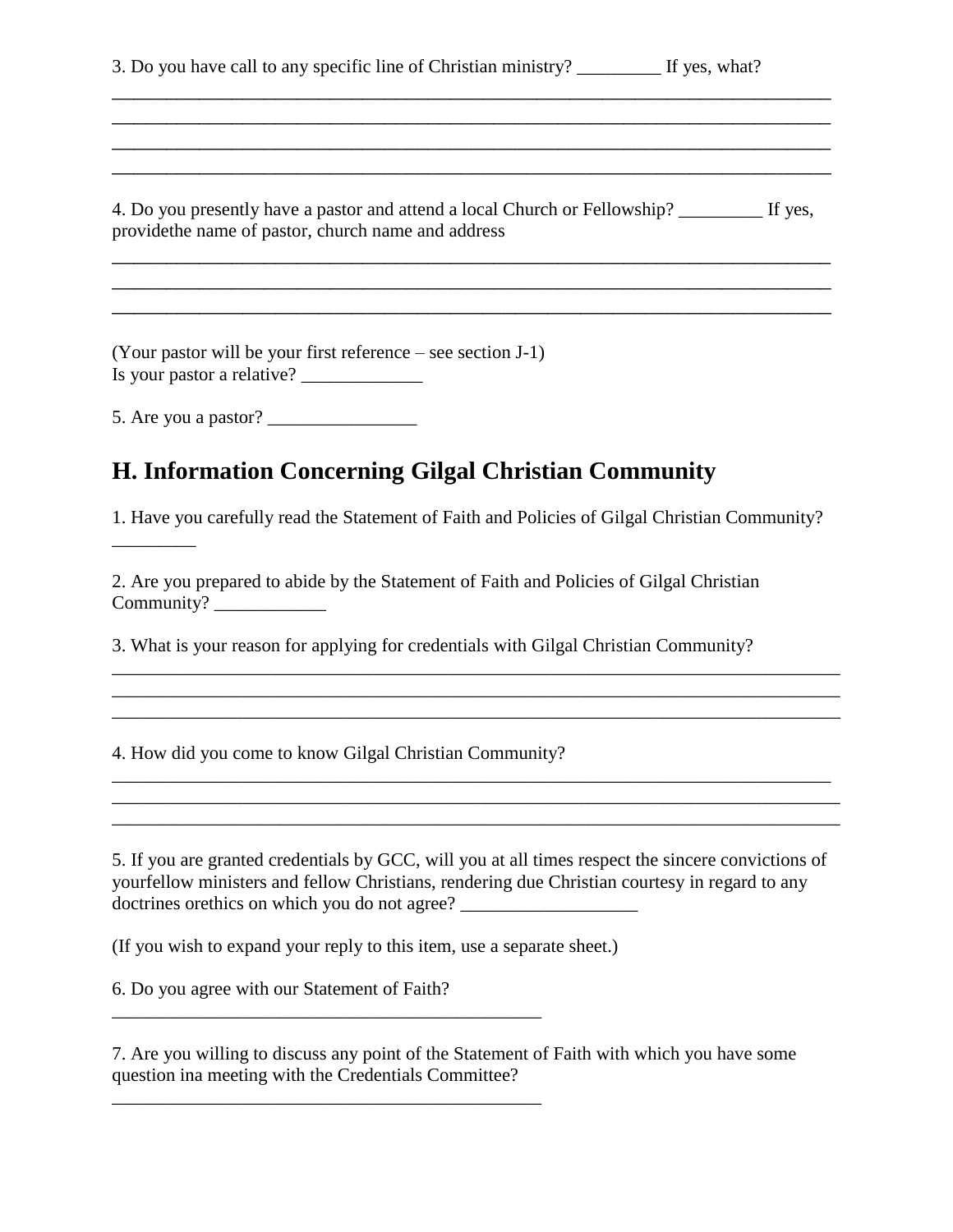8. Will you do your best to participate in times of fellowship with GCC?

9. Do you agree that as a Credential holder withGilgal Christian Community, you will not pursue legal actionor sue the Corporation and/or its' Executive or Committee members in matters concerning theirofficial duties or in disciplinary action necessary as stated in the Bylaws and Policies of GCC?

Further, do you agree not to pursue legal action or sue the Corporation and/or its' Executive if you aredisqualified from holding credentials according to the Bylaws and Policies of GCC?

\_\_\_\_\_\_\_\_\_\_\_\_

#### **I. Reference**

List the name, address and telephone number for four people (including your current pastor/sponsor) whowill complete and submit a reference sheet on your behalf. They must have known you for at least fouryears.

Name Address Telephone Number

| 2. $\hspace{2.5cm}$ ( )   |                                              |
|---------------------------|----------------------------------------------|
| $\overline{\mathbf{3}}$ . | $\left(\begin{array}{cc} \end{array}\right)$ |
|                           |                                              |

#### **J.Spouse's Comments**

1. Is there any disagreement concerning this application?

\_\_\_\_\_\_\_\_\_\_\_\_\_\_\_\_\_\_\_\_\_\_\_\_\_\_\_\_\_\_\_\_\_\_\_\_\_\_

2. Please explain how you feel you relate to your spouse's ministry (Use a separate sheet)

3. Do you have any personal reservations about relating to GCC?

Signature of Spouse

\_\_\_\_\_\_\_\_\_\_\_\_\_\_\_\_\_\_\_\_\_\_\_\_\_\_\_\_\_\_

#### **K. Interview**

Each applicant is requested to appear before the Credentials Committee for an interview. You will benotified of a time and place upon receipt of all paper work regarding your application.

\_\_\_\_\_\_\_\_\_\_\_\_\_\_\_\_\_\_\_\_\_\_\_\_\_\_\_\_\_\_\_\_\_\_\_\_\_\_\_\_\_\_\_\_\_\_\_\_\_\_\_\_\_\_\_\_\_\_\_\_\_\_\_\_\_\_\_\_\_\_\_\_\_\_\_\_\_\_ \_\_\_\_\_\_\_\_\_\_\_\_\_\_\_\_\_\_\_\_\_\_\_\_\_\_\_\_\_\_\_\_\_\_\_\_\_\_\_\_\_\_\_\_\_\_\_\_\_\_\_\_\_\_\_\_\_\_\_\_\_\_\_\_\_\_\_\_\_\_\_\_\_\_\_\_\_\_ \_\_\_\_\_\_\_\_\_\_\_\_\_\_\_\_\_\_\_\_\_\_\_\_\_\_\_\_\_\_\_\_\_\_\_\_\_\_\_\_\_\_\_\_\_\_\_\_\_\_\_\_\_\_\_\_\_\_\_\_\_\_\_\_\_\_\_\_\_\_\_\_\_\_\_\_\_\_ \_\_\_\_\_\_\_\_\_\_\_\_\_\_\_\_\_\_\_\_\_\_\_\_\_\_\_\_\_\_\_\_\_\_\_\_\_\_\_\_\_\_\_\_\_\_\_\_\_\_\_\_\_\_\_\_\_\_\_\_\_\_\_\_\_\_\_\_\_\_\_\_\_\_\_\_\_\_